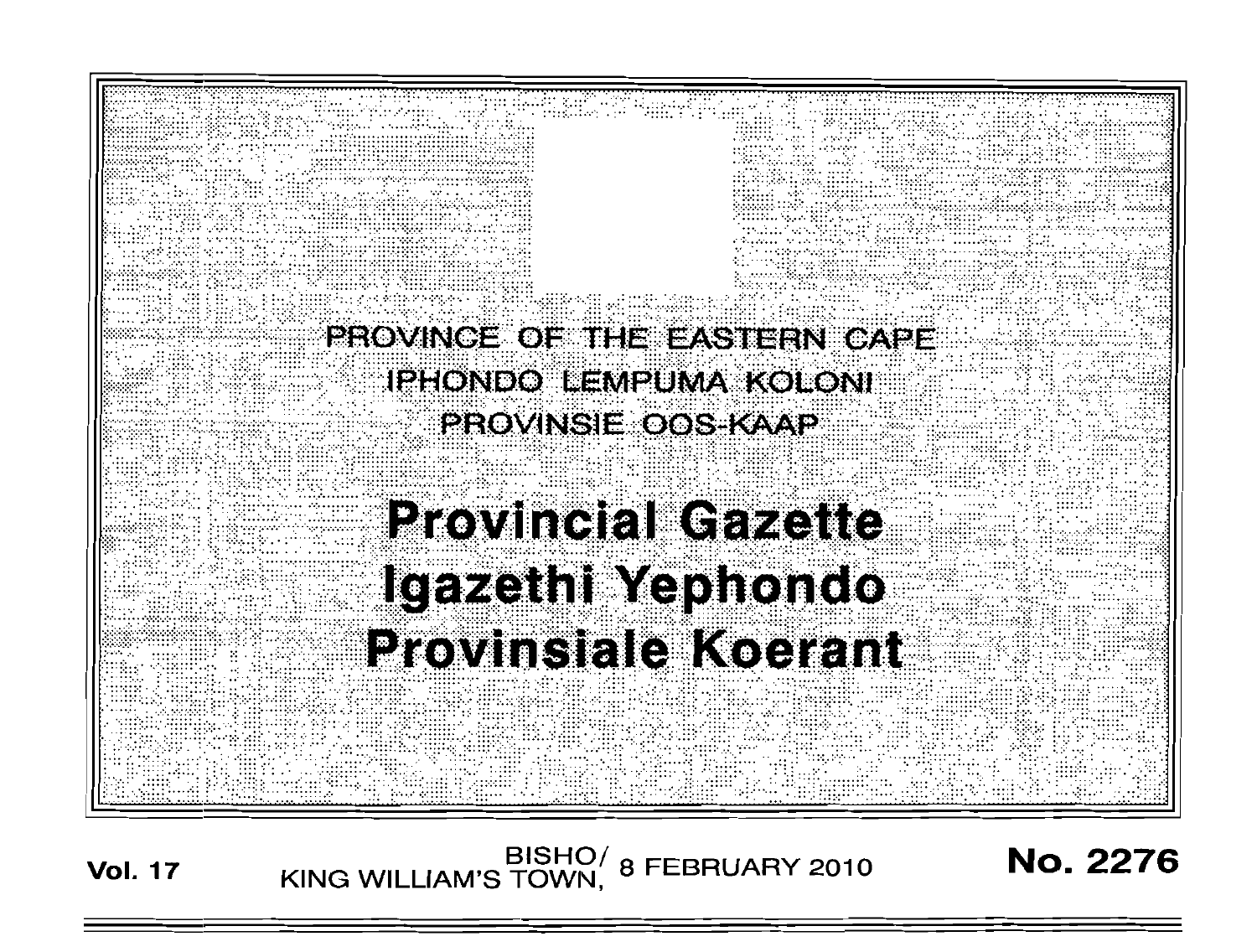#### **IMPORTANT NOTICE**

**The Government Printing Works will not be held responsible for faxed documents not received due to errors on the fax machine or faxes received which are unclear or incomplete. Please be advised that an "OK" slip, received from a fax machine, will not be accepted as proof that documents were received by the GPW for printing. If documents are faxed to the GPW it will be the sender's responsibility to phone and confirm that the documents were received in good order.**

**Furthermore the Government Printing Works will also not be held responsible for cancellations and amendments which have not been done on original documents received from clients.**

# **CONTENTS • INHOUD**

Page Gazette

No. **GENERAL NOTICES** No. No. 25 Land Use Planning Ordinance (15/1985) and Removal of Restrictions Act (84/1967): Buffalo City Municipality: Withdrawal notice . Grondgebruik Ordonnansie (15/1985) en Wet op Opheffing van Beperkings (84/1967): Buffalo Stad Munisipaliteit: Terugtrekking van kennisgewing . Land Use Planning Ordinance (15/1985) and Removal of Restrictions Act (84/1967): Buffalo City Municipality: Removal of conditions: Erf 2114, Gonubie . Grondgebruik Ordonnansie (15/1985) en Wet op Opheffing van Beperkings (84/1967): Buffalo Stad Munisipaliteit: Opheffing van voorwaardes: Erf 214, Gonubie . 27 Land Use Planning Ordinance (15/1985) and Removal of Restrictions Act (84/1967): Buffalo City Municipality: Removal of conditions: Erf 17675, East London . Grondgebruik Ordonnansie (15/1985) en Wet op Opheffing van Beperkings (84/1967): Buffalo Stad Munisipaliteit: Opheffing van voorwaardes: Erf 17675, Oos-Londen .. 28 Land Use Planning Ordinance (15/1985) and Removal of Restrictions Act (84/1967): Buffalo City Municipality: Removal of conditions: Erf 17662, East London . Grondgebruik Ordonnansie (15/1985) en Wet op Opheffing van Beperkings (84/1967): Buffalo Stad Munisipaliteit: Opheffing van voorwaardes: Erf 17662, Oos-Londen .. 29 Land Use Planning Ordinance (15/1985) and Removal of Restrictions Act (84/1967): Buffalo City Municipality: Removal of conditions: Erf 26621, East London . Grondgebruik Ordonnansie (15/1985) en Wet op Opheffing van Beperkings (84/1967): Buffalo Stad Munisipaliteit: Opheffing van voorwaardes: Erf 26621 , Oos-Londen . 30 Land Use Planning Ordinance (15/1985) and Removal of Restrictions Act (84/1967): Buffalo City Municipality: Removal of conditions: Erf 1230, Beacon Bay . Grondgebruik Ordonnansie (15/1985) en Wet op Opheffing van Beperkings (84/1967): Buffalo Stad Munisipaliteit: Opheffing van voorwaardes: Erf 1230, Beaconbaai .. 31 Land Use Planning Ordinance (15/1985) and Removal of Restrictions Act (84/1967): Buffalo City Municipality: Removal of conditions: Erf 1409, Gonubie . Grondgebruik Ordonnansie (15/1985) en Wet op Opheffing van Beperkings (84/1967): Buffalo Stad Munisipaliteit: Opheffing van voorwaardes: Erf 1409, Gonubie . 32 Land Use Planning Ordinance (15/1985) and Removal of Restrictions Act (84/1967): Buffalo City Municipality: Removal of conditions: Erf 10232, East London . Grondgebruik Ordonnansie (15/1985) en Wet op Opheffing van Beperkings (84/1967): Buffalo Stad Munisipaliteit: Opheffing van voorwaardes: Erf 10230, Oos-Londen .. Land Use Planning Ordinance (15/1985) and Removal of Restrictions Act (84/1967): Buffalo City Municipality: Removal of conditions: Erf 11324, East London . Grondgebruik 6rclonnansie (15/1985) en Wet op Opheffing van Beperkings (84/1967): Buffalo Stad Munisipaliteit: Opheffing van voorwaardes: Erf 11324, Oos-Londen .. 34 Development Facilitation Act (67/1995): Establishment of land development area: Portion 1, Farm 75, Farms 72-74 and 76-79, Komga . 3 2276 3 2276 3 2276 3 2276 4 2276 4 2276 4 2276 5 2276 5 2276 5 2276 6 2276 6 2276 6 2276 7 2276 7 2276 7 2276 8 2276 8 2276 9 2276

 $\overline{\phantom{a}}$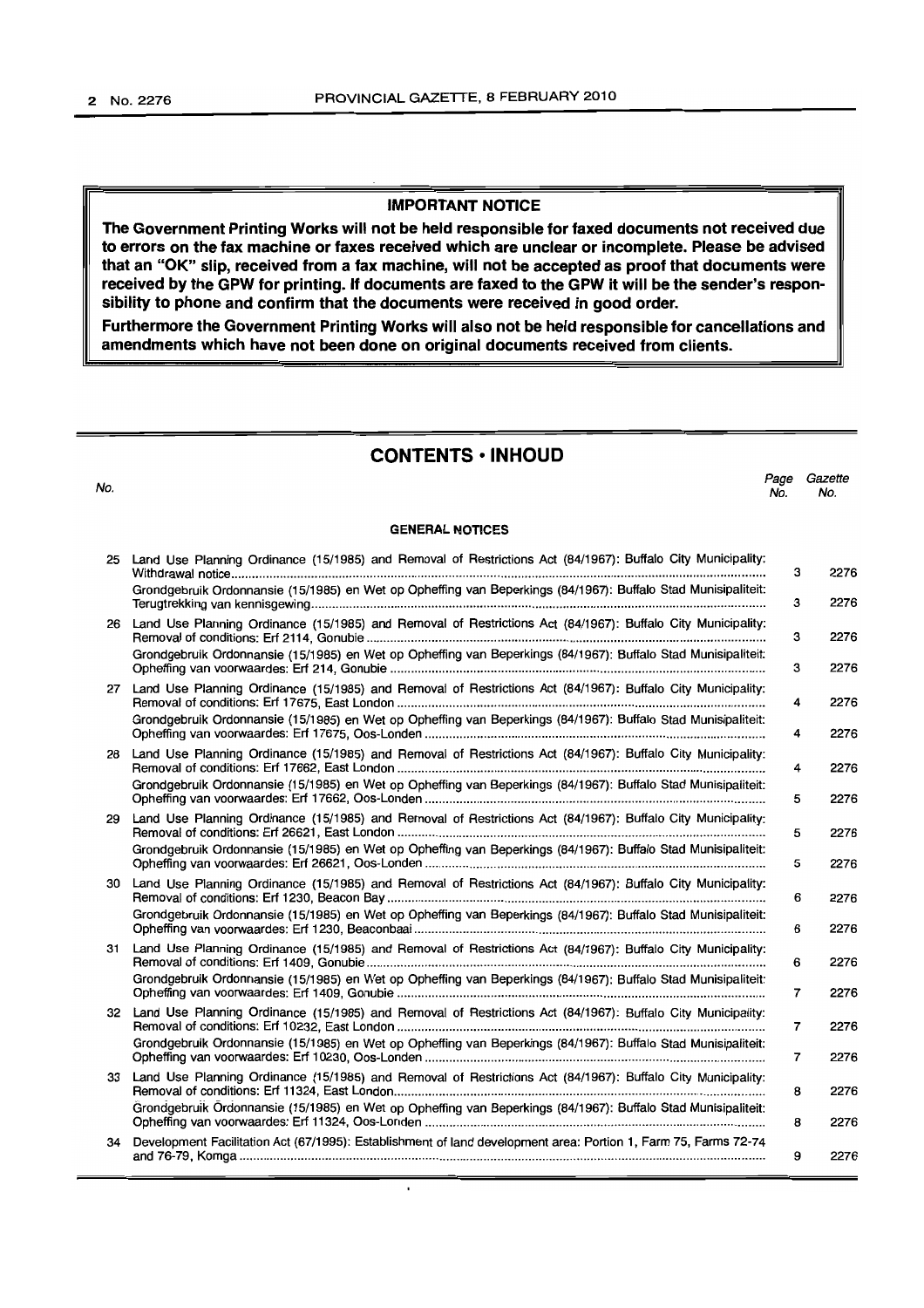# **GENERAL NOTICES**

# No. 25

### BUFFALO CITY MUNICIPALITY

WITHDRAWAL NOTICE

LAND USE PLANNING ORDINANCE No. 15 OF 1985, SUBDIVISION IN TERMS OF SECTION 24 (2) (a) REMOVAL OF RESTRICTIONS ACT, 1967 (ACT 84 OF 1967)

The above notice referring to Erf 17675, East London, that is advertised in the Provincial Gazette on 8 February 2010 as Notice No. 6088 is hereby withdrawn.

We apologise for any inconvenience.

V.G.M. MAVlJSO, Acting Municipal Manager (6107)

## BUFFALO STAD MUNISIPALITEIT

**•**

TERUGTREKKING VAN KENNISGEWING

GRONDGEBRUIK ORDONNANSIE No. 15 VAN 1985, ONDERVERDELING KRAGTENS ARTIKEL 24 (2) (a), OPHEFFING VAN BEPERKINGS WET, 1967 (WET No. 84 VAN 1967)

Die bogenoemde kennisgewing wat na Erf 17675, Oos-Londen verwys, is op 8 Februarie 2010 in die Provinsiale Koerant geadverteer en word hiermee teruggetrek.

Ons biecl verontskuldiging aan vir enige ongerief.

V.G.M. MAVUSO, Waarnemende Munisipale Bestuurder

(6107)

# No. 26

#### BUFFALO CITY MUNICIPALITY

LAND USE PLANNING ORDINANCE No. 15 OF 1985, SECTION 24 (2) (a) REMOVAL OF RESTRICTIONS ACT, 1967 (ACT 84 OF 1967)

It is hereby notified in terms of the above-mentioned Act/Ordinance that the undermentioned application(s) has been received and is open to inspection at Room 414/5, 4th Floor, Department of Housing and Local Government and Traditional Affairs, Eastern Cape, Regional Office, Tyamzashe Building, Civic Square, Bisho and at the Town Planning Enquiry Counter, First Floor, City Engineering Centre, 26 Oxford Street, East London, on weekdays from 08:00 to 13:00. Any objections, with full reasons therefor, must be lodged in writing with the Municipal Manager, P.O. Box 134, East London, not later than 1 March 2010, quoting the above Act and the objector's ert number.

Nature of application:

1. Removal of title conditions C (1), C (2), D (a) and D (g) (Ii) applicable to Erf 2114, Gonubie, in order to formalize the existing situation and relaxation of the building lines.

Applicants: MEH Surveys & Maps.

# V.G.M. MAVUSO, Acting Municipal Manager

(6087)

## **BUFFALO STAD MUNISIPALITEIT**

GRONDGEBRUIKS ORDONNANSIE No. 15 VAN 1985, ARTIKEL 24 (2) (a) WET OP OPHEFFING VAN BEPERKINGS, 1967 (WET 84 VAN 1967)

Kragtens bostaande Ordonnansie/Wet word hiermee kennis gegee dat onderstaande aansoek/e ontvang is en ter insae Ie by Kamer 4145, 4de Verdieping, Departement Behuising, Plaaslike Regering en Tradisionele sake Oos-Kaap Streekkantoor, Tyamzashe gebou, Burgerplein, Bisho en by die navraetoonbank van die Stadsbeplannigstak, Eerste Verdieping, Stadsingenieursentrum, Oxfordstraat 26, Oos-Londen, op weeksdae van 08:00 tot 13:00. Enige besware, met volledige redes daarvoor, moet voor of op 1 March 2010 skriftelik by die Munisipale Bestuurder, Posbus 134, Oos-Londen, ingedien word met vermelding van bogenoemde Wet en die beswaarmaker se erfnommer.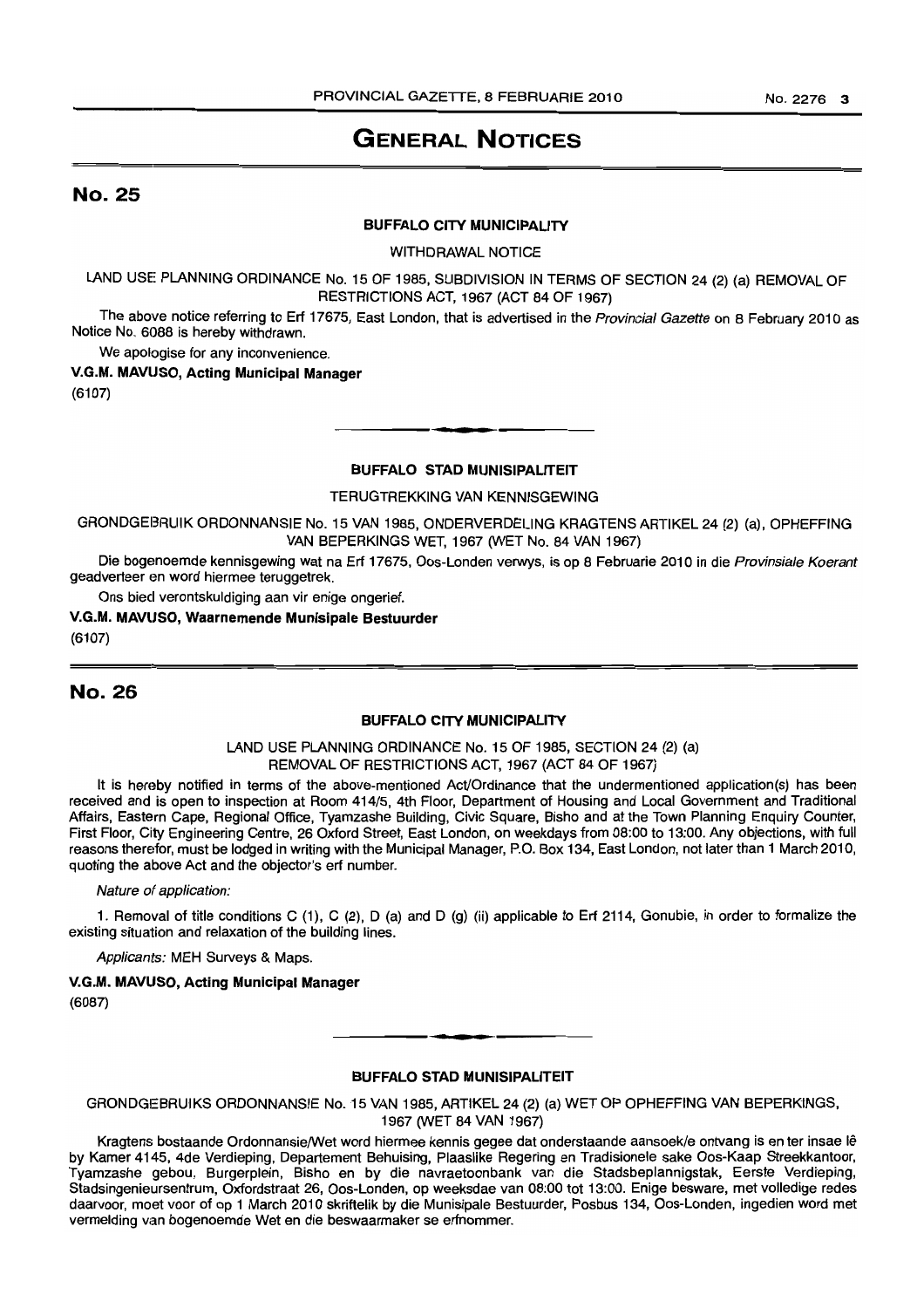#### Aan van aansoek:

1. Opheffing van titelvoorwaardes C (1), C (2), D (a) en D (g) (ii) van toepassing op Erf 2114, Gonubie, om die bestaande ligging te formaliseer en verslapping van die boulyne.

Aansoekers: MEH Surveys & Maps.

V.G.M. MAVUSO, Waarnemende Munisipale Bestuurder (6087)

## No. 27

### BUFFALO CITY MUNICIPALITY

LAND USE PLANNING ORDINANCE No. 15 OF 1985, SUBDIVISION IN TERMS OF SECTION 24 (2) (a) REMOVAL OF RESTRICTIONS ACT, 1967 (ACT 84 OF 1967)

It is hereby notified in terms of the above-mentioned Act/Ordinance that the undermentioned application(s) has been received and is open to inspection at Room 414/5, 4th Floor, Department of Housing and Local Government and Traditional Affairs, Eastern Cape, Regional Office, Tyamzashe Building, Civic Square, Bisho and at the Town Planning Enquiry Counter, First Floor, City Engineering Centre, 26 Oxford Street, East London, on weekdays from 08:00 to 13:00. Any objections, with full reasons therefor, must be lodged in writing with the Municipal Manager, P.O. Box 134, East London, not later than 1 March 2010, quoting the above Act and the objector's erf number.

Nature of application:

1. Removal of title conditions B (1) and B (4) applicable to Erf 17675, East London, in order to subdivide.

2. Subdivision of the site into Portion A and a Remainder.

Applicants: Haines Palmer Reab.

# V.G.M. MAVUSO, Acting Municipal Manager

(6088)

#### BUFFALO STAD MUNISIPALITEIT

**1\_.**

GRONDGEBRUIKS ORDONNANSIE No. 15 VAN 1985, ONDERVERDEUNG KRAGTENS ARTIKEL 24 (2) (a) WET OP OPHEFFING VAN BEPERKINGS, 1967 (WET 84 VAN 1967)

Kragtens bostaande Ordonnansies/Wet word hiermee kennis gegee dat onderstaande aansoek/e ontvang is en ter insae Ie by Kamer 414/5, 4de Verdieping, Departement Behuising, Plaaslike Regering en Tradisionele sake Oos-Kaap Streekkantoor, Tyamzashe gebou, Burgerplein, Bisho en by die navraetoonbank van die Stadsbeplannigstak, Eerste Verdieping, Stadsingenieursentrum, Oxfordstraat 26, Oos-Londen, op weeksdae van 08:00 tot 13:00. Enige besware, met volledige redes daarvoor, moet voor of op 1 Maart 2010 skriftelik by die Munisipale Bestuurder, Posbus 134, Oos-Londen, ingedien word met vermelding van bogenoemde Wet en die beswaarmaker se erfnommer.

Aard van aansoek:

1. Opheffing van titelvoorwaardes B (1) en B (4) van toepassing of Erf 17675, Oos-Londen, om die erf te onderverdeel.

2. Onderverdeling van die ongebruikte gedeelte van erf agter die bestaande woning te koop aan 'n voornemende eienaar.

Aansoekers: Haines Palmer Reab.

#### V.G.M. MAVUSO, Waarnemende Munisipale Bestuurder

(6088)

# No. 28

#### BUFFALO CITY MUNICIPALITY

LAND USE PLANNING ORDINANCE No. 15 OF 1985, SUBDIVISION IN TERMS OF SECTION 24 (2) (a) REMOVAL OF RESTRICTIONS ACT, 1967 (ACT 84 OF 1967)

It is hereby notified in terms of the above-mentioned Act/Ordinance that the undermentioned application(s) has been received and is open to inspection at Room 414/5, 4th Floor, Department of Housing and Local Government and Traditional Affairs, Eastern Cape, Regional Office, Tyamzashe Building, Civic Square, Bisho and at the Town Planning Enquiry Counter, First Floor, City Engineering Centre, 26 Oxford Street, East London, on weekdays from 08:00 to 13:00. Any objections, with full reasons therefor, must be lodged in writing with the Municipal Manager, P.O. Box 134, East London, not later than 1 March 2010, quoting the above Act and the objector's erf number.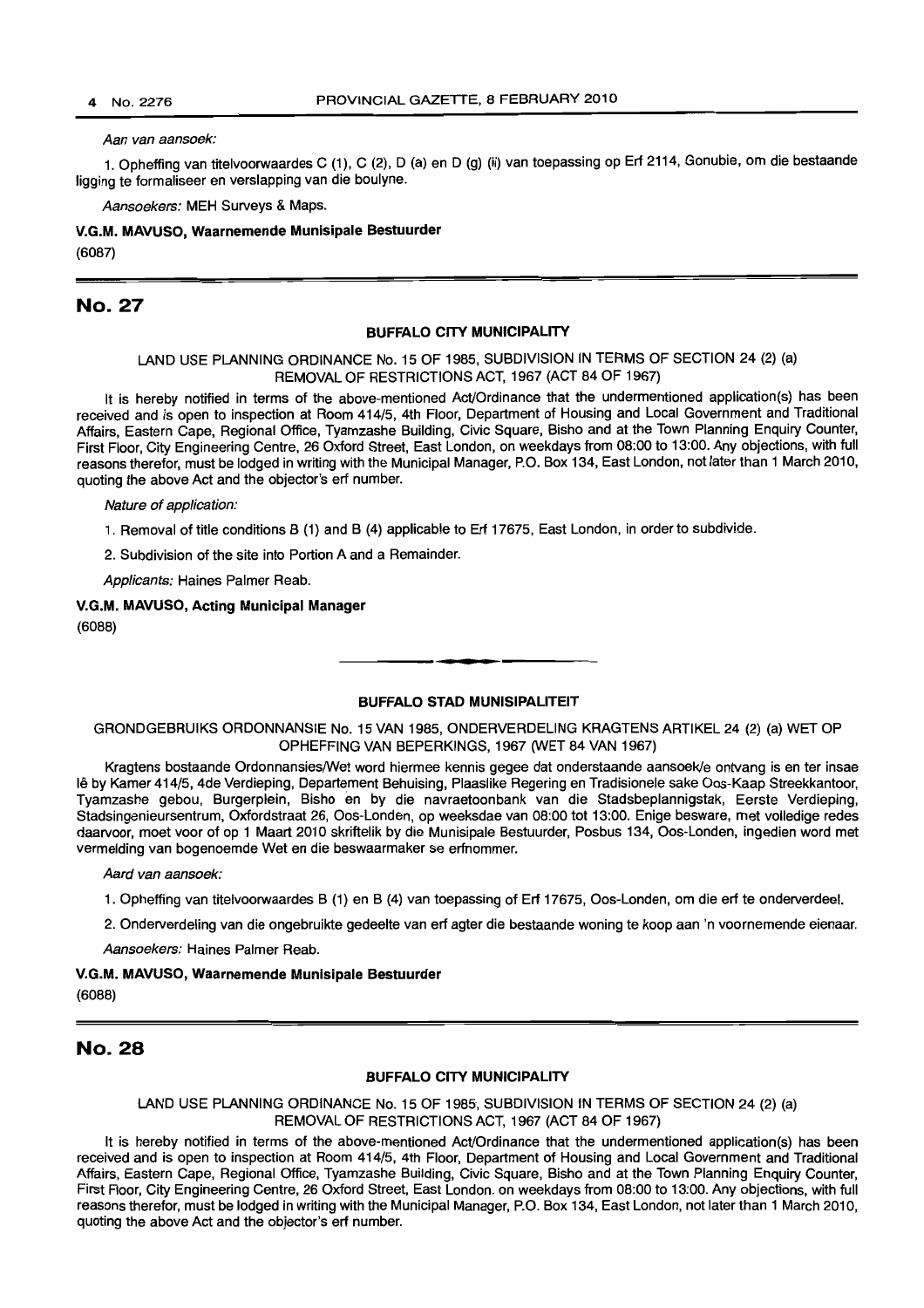Nature of application:

1. Removal of title conditions B (1) and B (4) applicable to Erf 17662, East London, in order to subdivide.

2. Subdivision of the unutilized portion of land behind the existing dwelling for sale to a prospective owner.

Applicants: Haines Palmer Reab.

# V.G.M. MAVUSO, Acting Municipal Manager (6089)

#### BUFFALO STAD MUNISIPALITEIT

**•**

GRONDGEBRUIKS ORDONNANSIE No. 15 VAN1985, ONDERVERDELING KRAGTENSARTIKEL 24 (2) (a) WET OP OPHEFFING VAN BEPERKINGS, 1967 (WET 84 VAN 1967)

Kragtens bostaande Ordonnansies/Wet word hiermee kennis gegee dat onderstaande aansoekle ontvang is en ter insae <sup>11</sup>'3 by Kamer 414/5, 4de Verdieping, Departement Behuising, Plaaslike Regering en Tradisionele sake Oos-Kaap Streekkantoor, Tyamzashe gebou, Burgerplein, Bisho en by die navraetoonbank van die Stadsbeplannigstak, Eerste Verdieping, Stadsingenieursentrum, Oxfordstraat 26, Oos-Londen, op weeksdae van 08:00 tot 13:00. Enige besware, met volledige redes daarvoor, moet voor of op 1 Maart 2010 skriftelik by die Munisipale Bestuurder, Posbus 134, Oos-Londen, ingedien word met vermelding van bogenoemde Wet en die beswaarmaker se erfnommer.

Aard van aansoek:

1. Opheffing van titelvoorwaardes B (1) en B (4) van toepassing op Erf 17662, Oos-Londen, om die erf te onderverdeel.

2. Onderverdeling van die ongebruikte gedeelte van erf agter die bestaande woning te koop aan 'n voornemende eienaar.

Aansoekers: Haines Palmer Reab.

## V.G.M. MAVUSO, Waarnemende Munisipale Bestuurder (6089)

# No. 29

#### BUFFALO CITY MUNICIPALITY

#### LAND USE PLANNING ORDINANCE No. 15 OF 1985, SUBDIVISION IN TERMS OF SECTION 24 (2) (a) REMOVAL OF RESTRICTIONS ACT, 1967 (ACT 84 OF 1967)

It is hereby notified in terms of the above-mentioned Act/Ordinance that the undermentioned application(s) has been received and is open to inspection at Room 414/5, 4th Floor, Department of Housing and Local Government and Traditional Affairs, Eastern Cape, Regional Office, Tyamzashe Building, Civic Square, Bisho and at the Town Planning Enquiry Counter, First Floor, City Engineering Centre, 26 Oxford Street, East London, on weekdays from 08:00 to 13:00. Any objections, with full reasons therefor, must be lodged in writing with the Municipal Manager, P.O. Box 134, East London, not later than 1 March 2010, quoting the above Act and the objector's erf number.

#### Nature of application:

1. Removal of title conditions C (1), C (2) and C (3) applicable to Erf 26621, East London, in order to subdivide.

2. Subdivision of the property into Portion 1 and a Remainder.

Applicants: NPM Planning.

## V.G.M. MAVUSO, Acting Municipal Manager

(6090)

#### BUFFALO STAD MUNISIPALITEIT

**-.**

GRONDGEBRUIKS ORDONNANSIE No. 15 VAN 1985, ONDERVERDELING KRAGTENS ARTIKEL 24 (2) (a) WET OP OPHEFFING VAN BEPERKINGS, 1967 (WET 84 VAN 1967)

Kragtens bostaande Ordonnansies/Wet word hiermee kennis gegee dat onderstaande aansoek/e ontvang is en ter insae Ie by Kamer 414/5, 4de Verdieping, Departement Behuising, Plaaslike Regering en Tradisionele sake Oos-Kaap Streekkantoor, Tyamzashe gebou, Burgerplein, Bisho en by die navraetoonbank van die Stadsbeplannigstak, Eerste Verdieping, Stadsmqenieursentrurn, Oxfordstraat 26, Oos-Londen, op weeksdae van 08:00 tot 13:00. Enige besware, met volledige redes daarvoor, moet voor of op 1 Maart 2010 skriftelik by die Munisipale Bestuurder, Posbus 134, Oos-Londen, ingedien word met vermelding van bogenoemde Wet en die beswaarmaker se erfnommer.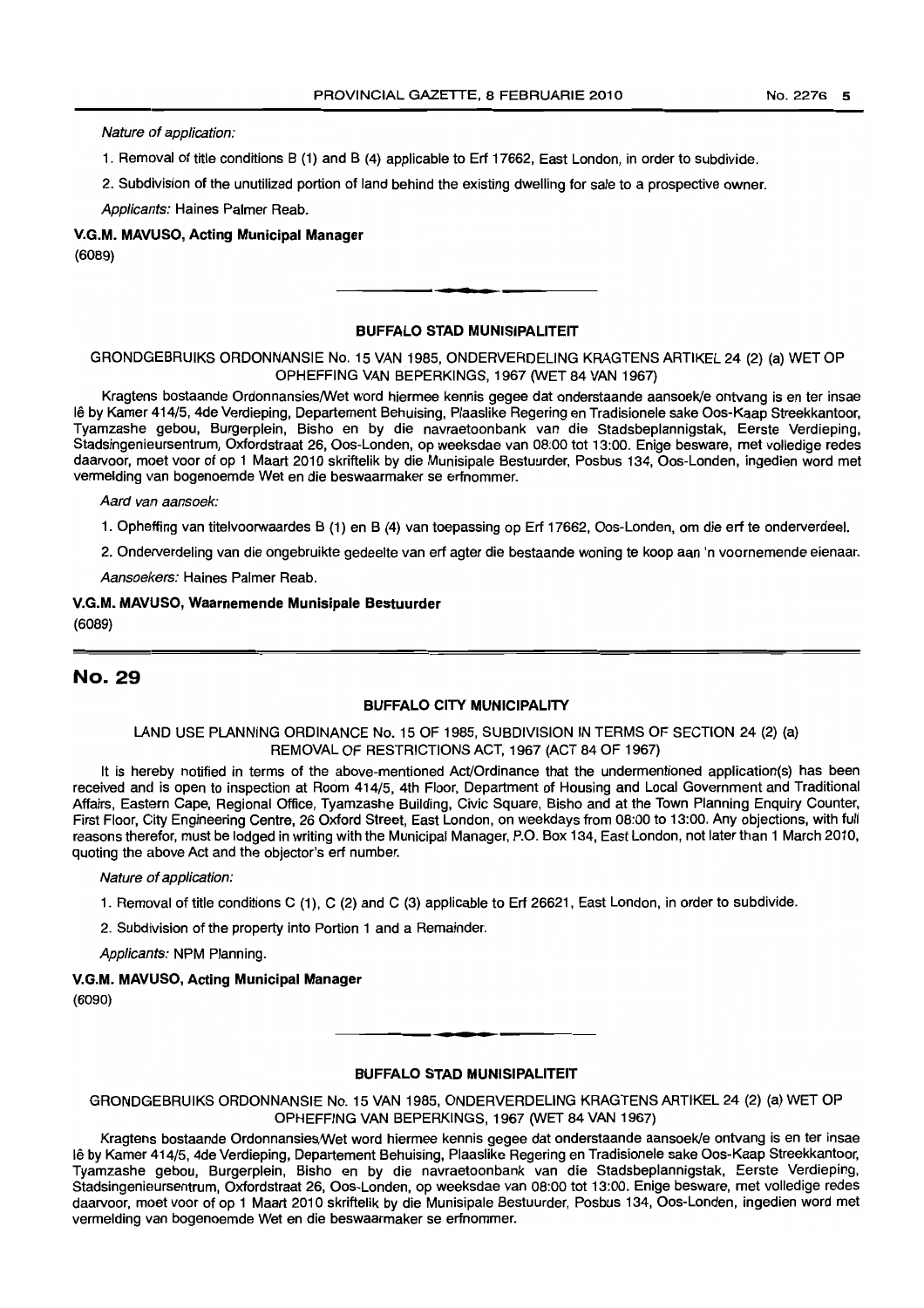Aard van aansoek:

1. Opheffing van titelvoorwaardes C (1), C (2) en C (3) van toepassing op Erf 26621, Oos-Londen, om te onderverdeel.

2. Ondervedeling van die erf in Gedeelte 1 en 'n Restant.

Aansoekers: NPM Planning.

V.G.M. MAVUSO, Waarnemende Munisipale Bestuurder (6090)

## No. 30

## BUFFALO CITY MUNICIPALITY

LAND USE PLANNING ORDINANCE No. 15 OF 1985, SUBDIVISION IN TERMS OF SECTION 24 (2) (a) REMOVAL OF RESTRICTIONS ACT, 1967 (ACT 84 OF 1967)

It is hereby notified in terms of the above-mentioned Act/Ordinance that the undermentioned application(s) has been received and is open to inspection at Room 414/5, 4th Floor, Department of Housing and Local Government and Traditional Affairs, Eastern Cape, Regional Office, Tyamzashe Building, Civic Square, Bisho and at the Town Planning Enquiry Counter, First Floor, City Engineering Centre, 26 Oxford Street, East London, on weekdays from 08:00 to 13:00. Any objections, with full reasons therefor, must be lodged in writing with the Municipal Manager, P.O. Box 134, East London, not later than 1 March 2010, quoting the above Act and the objector's ert number.

Nature of application:

1. Removal of conditions B (4) (a), B (4) (b) and B (4) (c) applicable to both Deed of Transfer No. T2412/1989 and T3646/1996, all relating to Erf 1230, Beacon Bay, in order to subdivide.

2. Subdivision of the property into Portion A and a Remainder.

Applicants: MEH Surveys & Maps.

V.G.M. MAVUSO, Acting Municipal Manager (6091)

## BUFFALO STAD MUNISIPALITEIT

**• •**

GRONDGEBRUIKS ORDONNANSIE No. 15 VAN 1985, ONDERVERDELlNG KRAGTENS ARTIKEL 24 (2) (a) WET OP OPHEFFING VAN BEPERKINGS, 1967 (WET 84 VAN 1967)

Kragtens bostaande OrdonnansielWet word hiermee kennis gegee dat onderstaande aansoek/e ontvang is en ter insae Ie by Kamer 414/5, 4de Verdieping, Departement Behuising, Plaaslike Regering en Tradisionele sake Oos-Kaap Streekkantoor, Tyamzashe gebou, Burgerplein, Bisho en by die navraetoonbank van die Stadsbeplannigstak, Eerste Verdieping, Stadsingenieursentrum, Oxfordstraat 26, Oos-Londen, op weeksdae van 08:00 tot 13:00. Enige besware, met volledige redes daarvoor, moet voor of op 1 Maart 2010 skriftelik by die Munisipale Bestuurder, Posbus 134, Oos-Londen, ingedien word met vermelding van bogenoemde Wet en die beswaarmaker se erfnommer.

Aard van aansoek:

1. Opheffing van titelvoorwaardes B (4) (a), B (4) (b) en B (4) (c) van toepassing op beide Oordragakte No. T2412/1989 en T3646/1996 met betrekking tot Erf 1230, Beaconbaai om te onderverdeel.

2. Onderverdeling van die erf in Gedeelte A en 'n Restant.

Aansoekers: MEH Surveys & Maps.

#### V.G.M. MAVUSO, Waarnemende Munisipale Bestuurder

(6091)

# No. 31

#### BUFFALO CITY MUNICIPALITY

LAND USE PLANNING ORDINANCE No. 15 OF 1985, SUBDIVISION IN TERMS OF SECTION 24 (2) (a) REMOVAL OF RESTRICTIONS ACT, 1967 (ACT 84 OF 1967)

It is hereby notified in terms of the above-mentioned AcVOrdinance that the undermentioned application(s) has been received and is open to inspection at Room 414/5, 4th Floor, Department of Housing and Local Government and Traditional Affairs, Eastern Cape, Regional Office, Tyamzashe Building, Civic Square, Bisho and at the Town Planning Enquiry Counter, First Floor, City Engineering Centre, 26 Oxford Street, East London, on weekdays from 08:00 to 13:00. Any objections, with full reasons therefor, must be lodged in writing with the Municipal Manager, P.O. Box 134, East London, not later than 1 March 2010, quoting the above Act and the objector's erf number.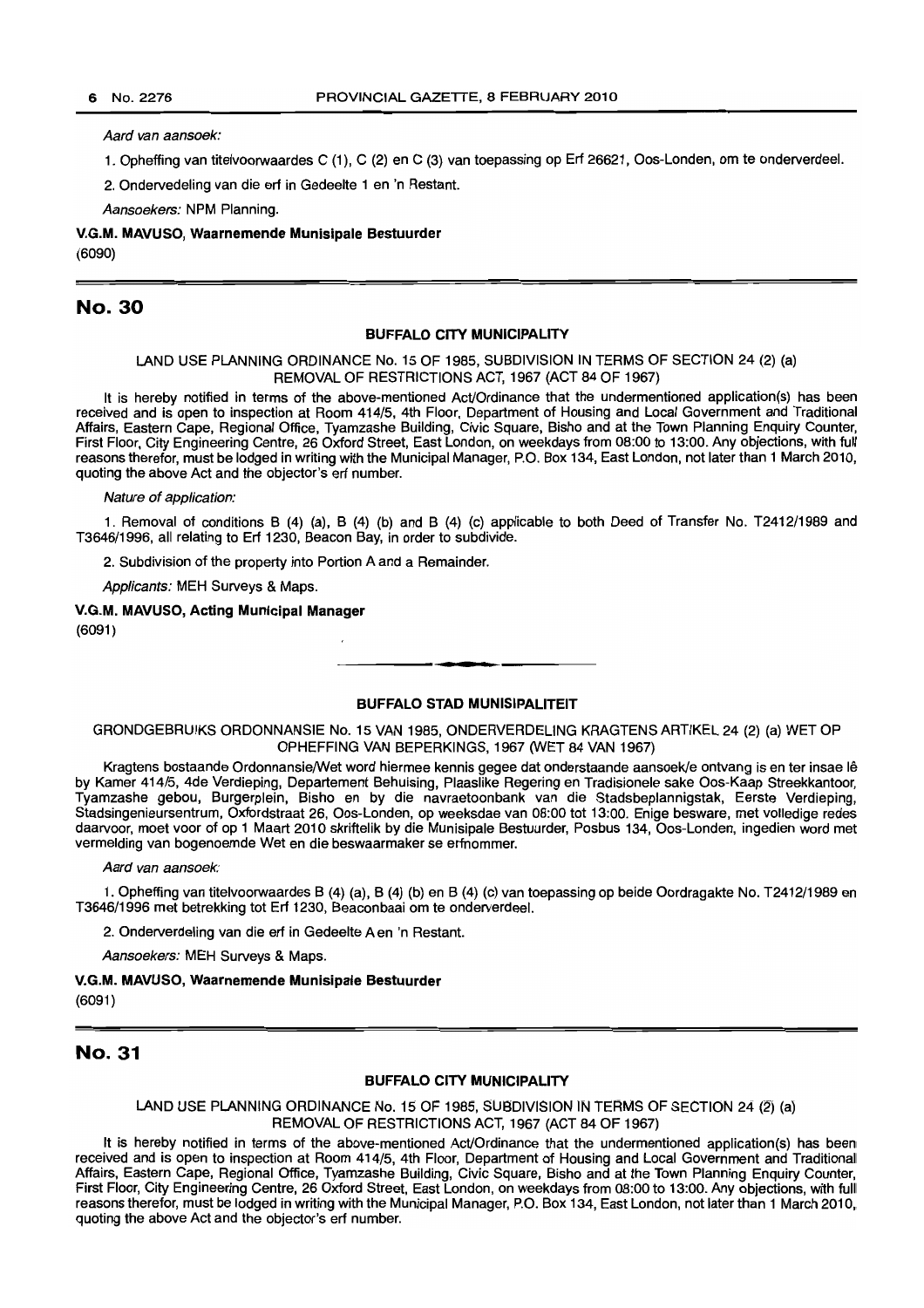Nature of application:

1. Removal of title conditions C (a), C (e) (i), C (e) (ii) and D from Deed of Transfer T0204/1996 applicable to Ert 1409, Gonubie, in order to subdivide.

2. Subdivision of the site into Portion A and a Remainder.

Applicants: MEH Surveys & Maps.

V.G.M. MAVUSO, Acting Municipal Manager

(6092)

#### BUFFALO STAD MUNISIPALITEIT

.**- .**

GRONDGEBRUIKS ORDONNANSIE No. 15 VAN 1985, ONDERVERDELING KRAGTENS ARTIKEL 24 (2) (a) WET OP OPHEFFING VAN BEPERKINGS, 1967 (WET 84 VAN 1967)

Kragtens bostaande Ordonnansies/Wet word hiermee kennis gegee dat onderstaande aansoek/e ontvang is en ter insae Ie by Kamer 414/5, 4de Verdieping, Departement Behuising, Plaaslike Regering en Tradisionele sake Oos-Kaap Streekkantoor, Tyamzashe gebou, Burgerplein, Bisho en by die navraetoonbank van die Stadsbeplannigstak, Eerste Verdieping, Stadsingenieursentrum, Oxfordstraat 26, Oos-Londen, op weeksdae van 08:00 tot 13:00. Enige besware, met volledige redes daarvoor, moet voor of op 1 Maart 2010 skriftelik by die Munisipale Bestuurder, Posbus 134, Oos-Londen, ingedien word met vermelding van bogenoemde Wet en die beswaarmaker se erfnommer.

Aard van aansoek:

1. Opheffing van titelvoorwaardes C (a), C (e) (i), (C(e) (ii) en D van Oordragakte T0204/1996 van toepassing op Ert 1409, Gonubie, om die ert te onderverdeel.

2. Ondervedeling van die ert in Gedeelte A en 'n Restant.

Aansoekers: MEH Surveys & Maps.

V.G.M. MAVUSO, Waarnemende Munisipale Bestuurder (6092)

# No. 32

#### BUFFALO CITY MUNICIPALITY

#### LAND USE PLANNING ORDINANCE No. 15 OF 1985, SUBDIVISION IN TERMS OF SECTION 24 (2) (a) REMOVAL OF RESTRICTIONS ACT, 1967 (ACT 84 OF 1967)

It is hereby notified in terms of the above-mentioned Act/Ordinance that the undermentioned application(s) has been received and is open to inspection at Room 414/5, 4th Floor, Department of Housing and Local Government and Traditional Affairs, Eastern Cape, Regional Office, Tyamzashe Building, Civic Square, Bisho and at the Town Planning Enquiry Counter, First Floor, City Engineering Centre, 26 Oxford Street, East London, on weekdays from 08:00 to 13:00. Any objections, with full reasons therefor, must be lodged in writing with the Municipal Manager, P.O. Box 134, East London, not later than 1 March 2010, quoting the above Act and the objector's ert number.

Nature of application:

1. Removal of title conditions 4 (A) (b), 4 (A) (c) and 4 (B) (e) from Deed of Transfer No. T3556/2000 applicable to Ert 10232, East London, in order to subdivide.

2. Subdivision of the property 4 Portions and a Remainder.

Applicants: MEH Surveys & Maps.

V.G.M. MAVUSO, Acting Municipal Manager

(6093)

#### BUFFALO STAD MUNISIPALITEIT

**•**

GRONDGEBRUIKS ORDONNANSIE No. 15 VAN 1985, ONDERVERDELING KRAGTENS ARTIKEL 24 (2) (a) WET OP OPHEFFING VAN BEPERKINGS, 1967 (WET 84 VAN 1967)

Kragtens bostaande OrdonnansieslWet word hiermee kennis gegee dat onderstaande aansoek/e ontvang is en ter insae Ie by Kamer 414/5, 4de Verdieping, Departement Behuising, Plaaslike Regering en Tradisionele sake Oos-Kaap Streekkantoor, Tyamzashe gebou, Burgerplein, Bisho en by die navraetoonbank van die Stadsbeplannigstak, Eerste Verdieping,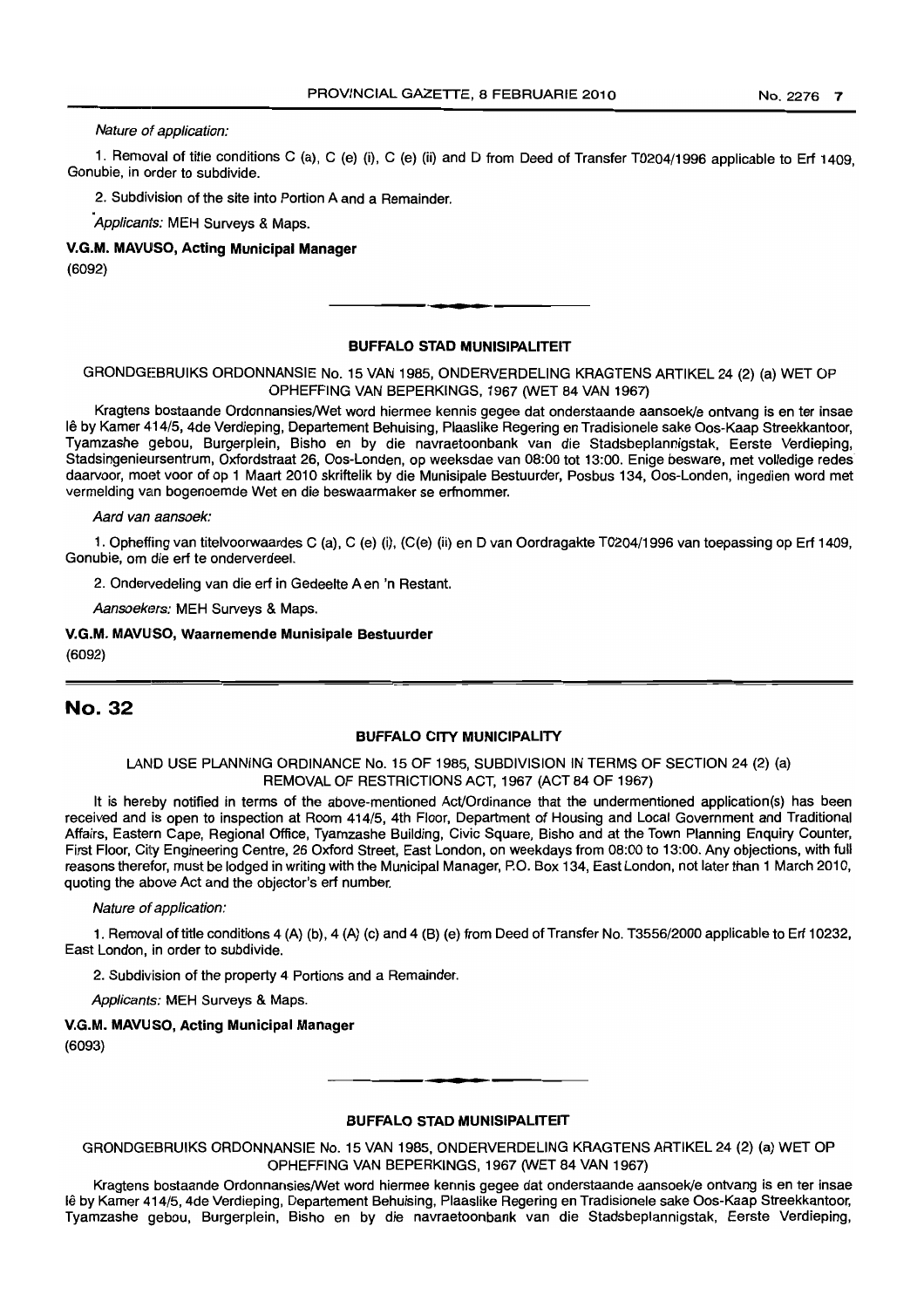Stadsingenieursentrum, Oxfordstraat 26, Oos-Londen, op weeksdae van 08:00 tot 13:00. Enige besware, met volledige redes daarvoor, moet voor of op 1 Maart 2010 skriftelik by die Munisipale Bestuurder, Posbus 134, Oos-Londen, ingedien word met vermelding van bogenoemde Wet en die beswaarmaker se erfnommer.

Aard van aansoek:

1. Opheffing van titelvoorwaardes 4 (A) (b), 4 (A) (c) en 4 (B) (e) van T3556/2000 van toepassing op Erf 10230, 005- Londen, om te onderverdeel.

2. Onderverdeling van die erf in Gedeeltes en 'n Restant.

Aansoekers: MEH Surveys & Maps.

V.G.M. MAVUSO, Waarnemende Munisipale Bestuurder (6093)

## No. 33

#### BUFFALO CITY MUNICIPALITY

LAND USE PLANNING ORDINANCE No. 15 OF 1985, SUBDIVISION IN TERMS OF SECTION 24 (2) (a) REMOVAL OF RESTRICTIONS ACT, 1967 (ACT 84 OF 1967)

It is hereby notified in terms of the above-mentioned Act/Ordinance that the undermentioned application(s) has been received and is open to inspection at Room 414/5, 4th Floor, Department of Housing and Local Government and Traditional Affairs, Eastern Cape, Regional Office, Tyamzashe Building, Civic Square, Bisho and at the Town Planning Enquiry Counter, First Floor, City Engineering Centre, 26 Oxford Street, East London, on weekdays from 08:00 to 13:00. Any objections, with full reasons therefor, must be lodged in writing with the Municipal Manager, P.O. Box 134, East London, not later than 1 March 2010, quoting the above Act and the objector's erf number.

Nature of application:

1. Removal of title conditions B (a), (b), (c) and (d) from Deed of Transfer No. T1489/1963 applicable to Erf 11324, East London, in order to subdivide.

2. Subdivision of the property into Portion 1 and a Remainder.

Applicants: NPM Planning.

V.G.M. MAVUSO, Acting Municipal Manager (6094)

#### BUFFALO STAD MUNISIPALITEIT

**•**

GRONDGEBRUIKS ORDONNANSIE No. 15 VAN 1985, ONDERVERDELING KRAGTENS ARTIKEL 24 (2) (a) WET OP OPHEFFING VAN BEPERKINGS, 1967 (WET 84 VAN 1967)

Kragtens bostaande Ordonnansies/Wet word hiermee kennis gegee dat onderstaande aansoek/e ontvang is en ter insae Ie by Kamer 414/5, 4de Verdieping, Departement Behuising, Plaaslike Regering en Tradisionele sake Oos-Kaap Streekkantoor, Tyamzashe gebou, Burgerplein, Bisho en by die navraetoonbank van die Stadsbeplannigstak, Eerste Verdieping, Stadsingenieursentrum, Oxfordstraat 26, Oos-Londen, op weeksdae van 08:00 tot 13:00. Enige besware, met volledige redes daarvoor, moet voor of op 1 Maart 2010 skriftelik by die Munisipale Bestuurder, Posbus 134, Oos-Londen, ingedien word met vermelding van bogenoemde Wet en die beswaarmaker se erfnommer.

Aard van aansoek:

1. Opheffing van titelvoorwaardes B (a), (b), (c) en (d) van Oordagakte T1489/1963 van Erf 11324, Oos-Londen om te onderverdeel.

2. Onderverdeling van die erf in Gedeelte 1 en 'n Restant.

Aansoekers: NPM Planning.

#### V.G.M. MAVUSO, Waarnemende Munisipale Bestuurder

(6094)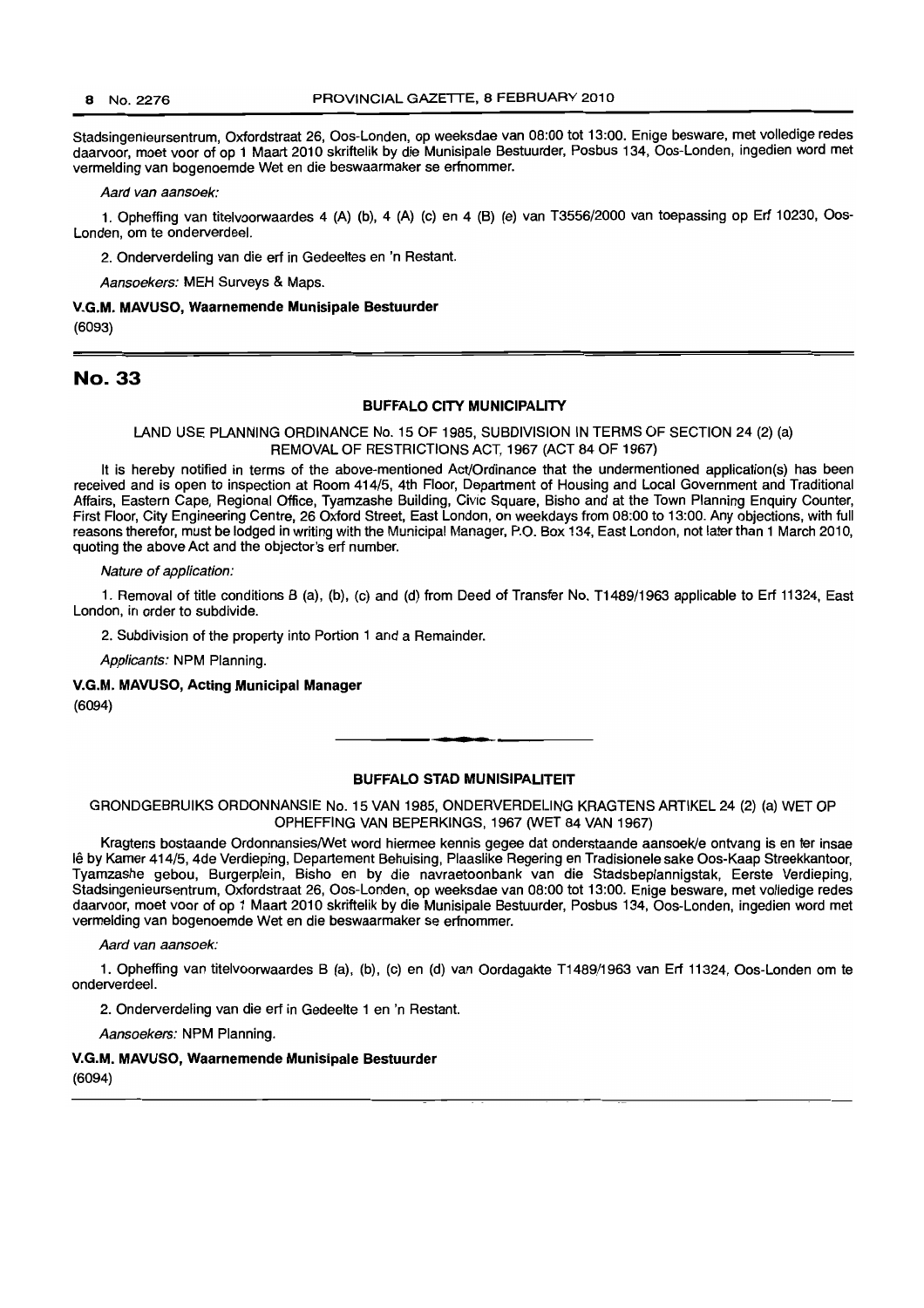# No. 34

## NOTICE IN TERMS OF REGULATION 21(10) OF THE REGULATIONS UNDER THE DEVELOPMENT FACILITATION ACT, 67 OF 1995

NOTICE is hereby given that NPM PLANNING cc acting on behalf of Mango Grove Eco Estate (Pty) Limited has lodged an application in terms of the Development Facilitation Act for the establishment of a land development area on PORTION 1 OF FARM 75, FARMS 72- 74 AND 76-79, KOMGA.

The proposed development comprises the following:

- Creation of a land development area, consolidation, subdivision and rezoning for the  $\mathbf 1$ purposes of establishing and obtaining development rights for the resort and ecoestate;
- 2 The development is to be named the Mango Grove Eco Estate;
- 3 The creation of 115 separate title stands, an open space system and two resort zone II portions among other ancillary land uses proposed as per the site development plan;
- 4 Special Consent for two licensed hotels/lodges, tourist facilities, x2 restaurants, resort shops and ancillary tourist facilities.
- 5 The establishment of a Home Owners Association;
- 6 The creation of new Servitude Right of Ways (SROW);<br>7 The suspension in terms of section 33 of the DEA of the
- 7 The suspension in terms of section 33 of the DFA, of the Subdivision of Agricultural Land Act, 70 of 1970, concerning the subdivision and rezoning of agricultural land.

The relevant plan(s), document(s) and information are available for inspection at Department of Local Government and Traditional Affairs, Room 4149, Fourth Floor, Tyamzashe Building, Phola Avenue, Bhisho, 5605 and at the offices of the land development applicant for a period of 21 days from the date of this advert.

The application will be considered at a TRIBUNAL HEARING to be held at the Kei Mouth Country Club on 13 May 2010 at 09h30 and the PREHEARING CONFERENCE will be held at the SAME VENUE on 15 April 2010 at 09H30.

Any person having an interest in the application should please note that:

- 1. You may within a period of 21 days from the date of the publication of this notice, provide the Designated Officer with your written objections or representations; or
- 2. If your comments constitute an objection to any aspect of the land development application, you must appear in person or through a representative before the Tribunal on the date mentioned above. Any written objection or representation must state the name, address and contact number of the person or body making the objection or representation, the interest that such person or body has in the matter and the reason for the objection or representation.

Any written objection or representation must be delivered to the Designated Officer at the Department of Local Government and Traditional Affairs, Room 4149, Fourth Floor, Tyamzashe Building, Phola Avenue, BHISHO, 5605.

You may contact Mr M.M. Mona on Telephone No. 0406095465 or Fax No. 040 -609 5198 if you have any queries concerning the application.

## LAND DEVELOPMENT APPLICANT

NPM PLANNING cc Town and Regional Planners 7 King Street, Southernwood East London, 5201 Tel : 043 - 722 2935 Fax : 086 675 4814<br>Email : el@npmplann el@npmplanning.co.za